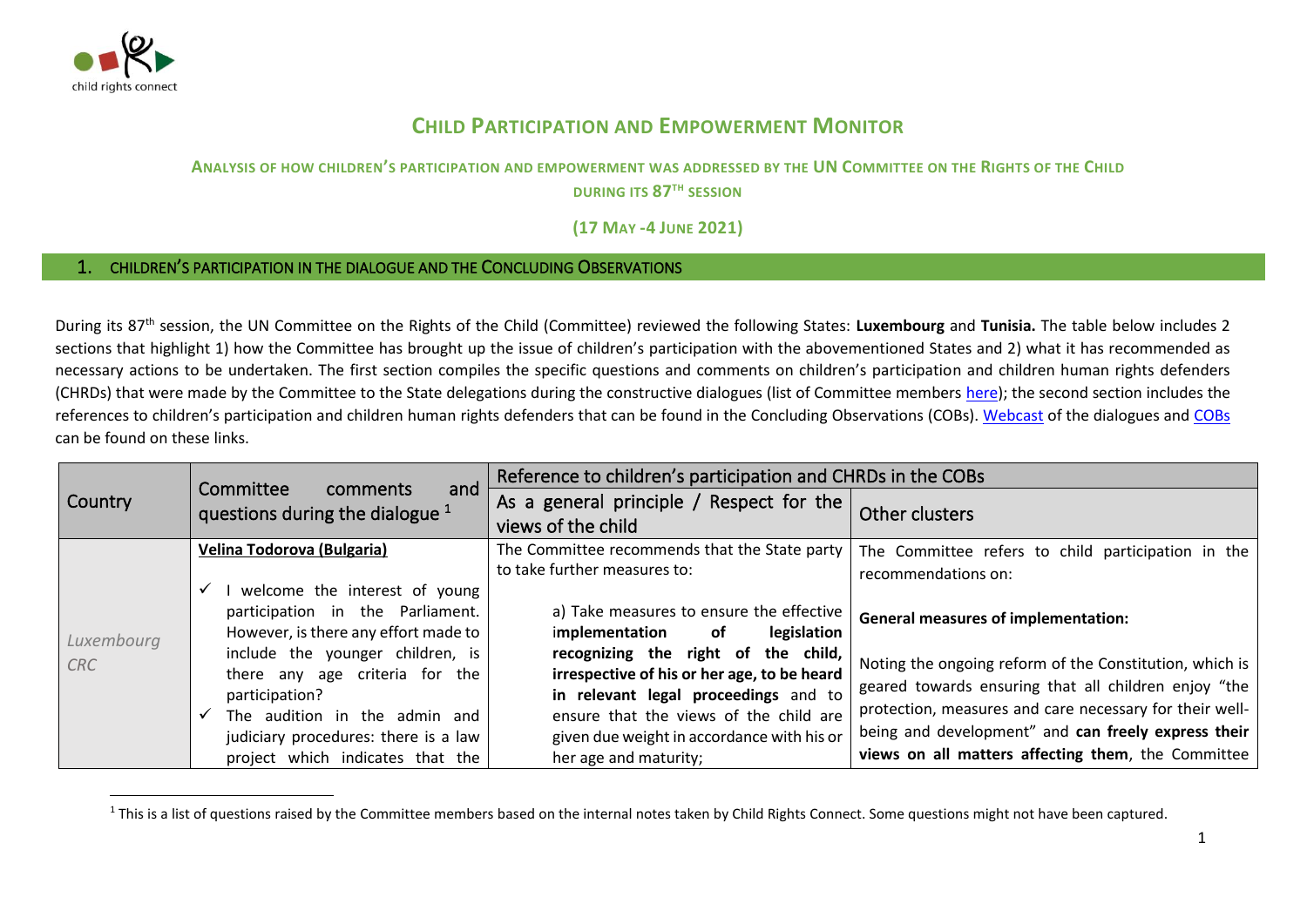

| minor has to be heard before any<br>decisions concerning him: what is<br>the status of this law? Are there any<br>mechanisms planed for a preliminary<br>evaluation of the child giving his                                        | b) Ensure that children are heard either<br>directly or through a representative, and<br>are provided with the necessary support<br>and assistance during legal proceedings;                                                                                                                                                                                                                | recommends that the State party take all measures<br>necessary to expedite the process and ensure that<br>children's rights are raised to the rank of fundamental<br>rights under the new Constitution.                                                                                                                                                                                                                                                 |
|------------------------------------------------------------------------------------------------------------------------------------------------------------------------------------------------------------------------------------|---------------------------------------------------------------------------------------------------------------------------------------------------------------------------------------------------------------------------------------------------------------------------------------------------------------------------------------------------------------------------------------------|---------------------------------------------------------------------------------------------------------------------------------------------------------------------------------------------------------------------------------------------------------------------------------------------------------------------------------------------------------------------------------------------------------------------------------------------------------|
| opinion?<br>What are the criteria of the right to<br>be heard: the child has to be heard<br>unless too young: who is<br>interpreting this age criteria?<br>Ann Skelton (South Africa)                                              | c) Promote - including by conducting<br>and<br>awareness-raising<br>programmes<br>activities - meaningful and empowered<br>participation of all children, especially<br>those below 14 years of age, within the<br>family, communities and schools, and<br>include children in decision-making in all<br>matters related to children with particular<br>attention to children in vulnerable | The Committee recommends, in particular, that the<br>State party increase children's awareness of their rights<br>under the Optional Protocol on a communications<br>procedure and that it ensure that children have access<br>to remedies at the domestic level.<br><b>Civil Rights and Freedom:</b><br>The Committee recommends that the State party ensure                                                                                           |
| $\checkmark$ Are the children aware of the<br>OPIC? And how in practice, the<br>children can bring and initiate a<br>case?                                                                                                         | situations;<br>Institutionalize<br>Children's<br>d)<br>the<br>Parliament as a regular event and ensure<br>that it is provided with a meaningful<br>mandate and adequate human, technical<br>and financial resources, in order to                                                                                                                                                            | that the draft legislation provide for children to have<br>access to information regarding their identity if they<br>were adopted or were born via anonymous birth or<br>assisted<br>reproduction<br>technology,<br>including<br>technologies involving gamete or embryo donation, or<br>via surrogacy arrangements concluded abroad regarding                                                                                                          |
| <b>Benoît Van Keirsbilck (Belgium)</b>                                                                                                                                                                                             |                                                                                                                                                                                                                                                                                                                                                                                             | parents who are resident in the State party                                                                                                                                                                                                                                                                                                                                                                                                             |
| Right to be heard:<br>When the child is represented<br>by an adult, how is he<br>represented?<br>How is the child informed of his<br>✓<br>right to be heard, mostly for the<br>youngest ones? (ex: parents can<br>be an obstacle). | facilitate children's effective engagement<br>with national legislative processes on<br>issues that affect them.                                                                                                                                                                                                                                                                            | Violence against children:<br>Promote positive, non-violent and participatory forms of<br>child rearing and discipline, including through<br>awareness-raising campaigns aimed at changing public<br>perceptions on corporal punishment of children;<br>Ensure that children facing violence are provided with<br>appropriate remedies and redress, appropriate to their<br>age, gender and cultural background, including<br>psychosocial counselling. |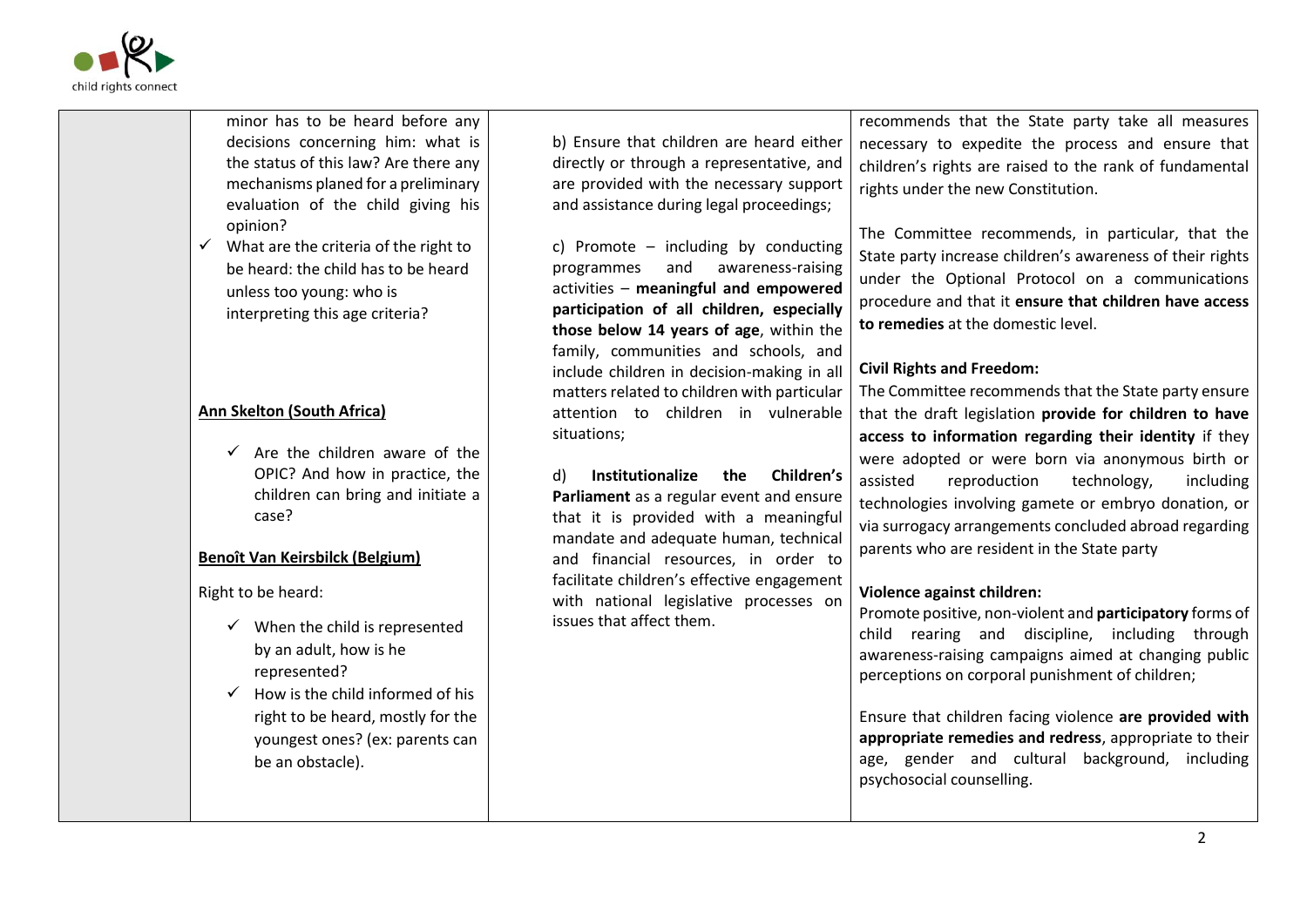

|                       | What about the right to be<br>heard in every procedure? This<br>right is not only applying in the<br>familial context.                                                                                                                                                                                                                                                                                                                                                                                                                                                                                                                                                                                                                                                                                                                             |                                                                                                                                                                                                                                                                                                                                                                                                                                                                                                                                                                                                                                                                                                                                     | Family environment and alternative care:<br>Ensure that transfer of parental authority respects<br>fundamental procedural rights of parents and children,<br>such as the right to a remedy, the right to have a lawyer<br>in attendance and the right of the child to be heard.                                                                                                                                                                                                                                                                                                                                                                                                                                                                                                                                                                                                                                                                                          |
|-----------------------|----------------------------------------------------------------------------------------------------------------------------------------------------------------------------------------------------------------------------------------------------------------------------------------------------------------------------------------------------------------------------------------------------------------------------------------------------------------------------------------------------------------------------------------------------------------------------------------------------------------------------------------------------------------------------------------------------------------------------------------------------------------------------------------------------------------------------------------------------|-------------------------------------------------------------------------------------------------------------------------------------------------------------------------------------------------------------------------------------------------------------------------------------------------------------------------------------------------------------------------------------------------------------------------------------------------------------------------------------------------------------------------------------------------------------------------------------------------------------------------------------------------------------------------------------------------------------------------------------|--------------------------------------------------------------------------------------------------------------------------------------------------------------------------------------------------------------------------------------------------------------------------------------------------------------------------------------------------------------------------------------------------------------------------------------------------------------------------------------------------------------------------------------------------------------------------------------------------------------------------------------------------------------------------------------------------------------------------------------------------------------------------------------------------------------------------------------------------------------------------------------------------------------------------------------------------------------------------|
| Tunisia<br><b>CRC</b> | Luis Pedernera (Uruguay)<br>What is the advancement on the<br>✓<br>creation of municipal councils which<br>essential tools to<br>the<br>are<br>participation of children?<br>The legislation fighting against<br>$\checkmark$<br>terrorism allows sometimes to<br>violate the child's right to freedom of<br>expression and reunion. In what<br>circumstances this legislation is<br>applying and justifies such a<br>restriction, and what are the impacts<br>on the freedom of expression and<br>reunion of children?<br>How does it work when children<br>gather in accordance with their<br>rights, procedurally?<br>Problems relating to freedom of<br>$\checkmark$<br>belief were deplored: what<br>measures did the State take to<br>guarantee the non discrimination of<br>religious minorities and the<br>freedom of belief and religion? | the Committee recommends that the State party<br>to:<br>(a) Strengthen efforts to promote the<br>meaningful and empowered participation of all<br>children, including children in disadvantaged<br>situations, in the Child Parliament, Youth<br>Parliament and municipal councils, including by<br>ensuring the implementation of the national<br>action plan on municipal councils for children and<br>ensuring that their views are taken into account<br>by policymaking bodies;<br>(b) Ensure that children are heard and that their<br>views are given due consideration in relevant<br>administrative and judicial proceedings in respect<br>of all rights covered by the Convention and in all<br>decisions affecting them. | The Committee refers to child participation in the<br>recommendations on:<br><b>Civil rights and freedoms</b><br>(a) Guarantee the freedom of expression for all children,<br>as provided under the Constitution and the Convention,<br>and ensure that Organic Act No. 26 of 2015 on combating<br>terrorism does not restrict children's right to freedom of<br>expression;<br>(b) Ensure that children of all ages are supported and<br>encouraged to form their own associations and<br>initiatives and to participate in public gatherings.<br>The Committee recommends that the State party<br>continue its efforts to promote religious tolerance and<br>ensure the right of the child to freedom of thought,<br>conscience and religion.<br>Family environment and alternative care<br>Ensure that children's needs and views are taken into<br>account in developing policies and programmes<br>addressing climate change and<br>disaster<br>risk<br>management. |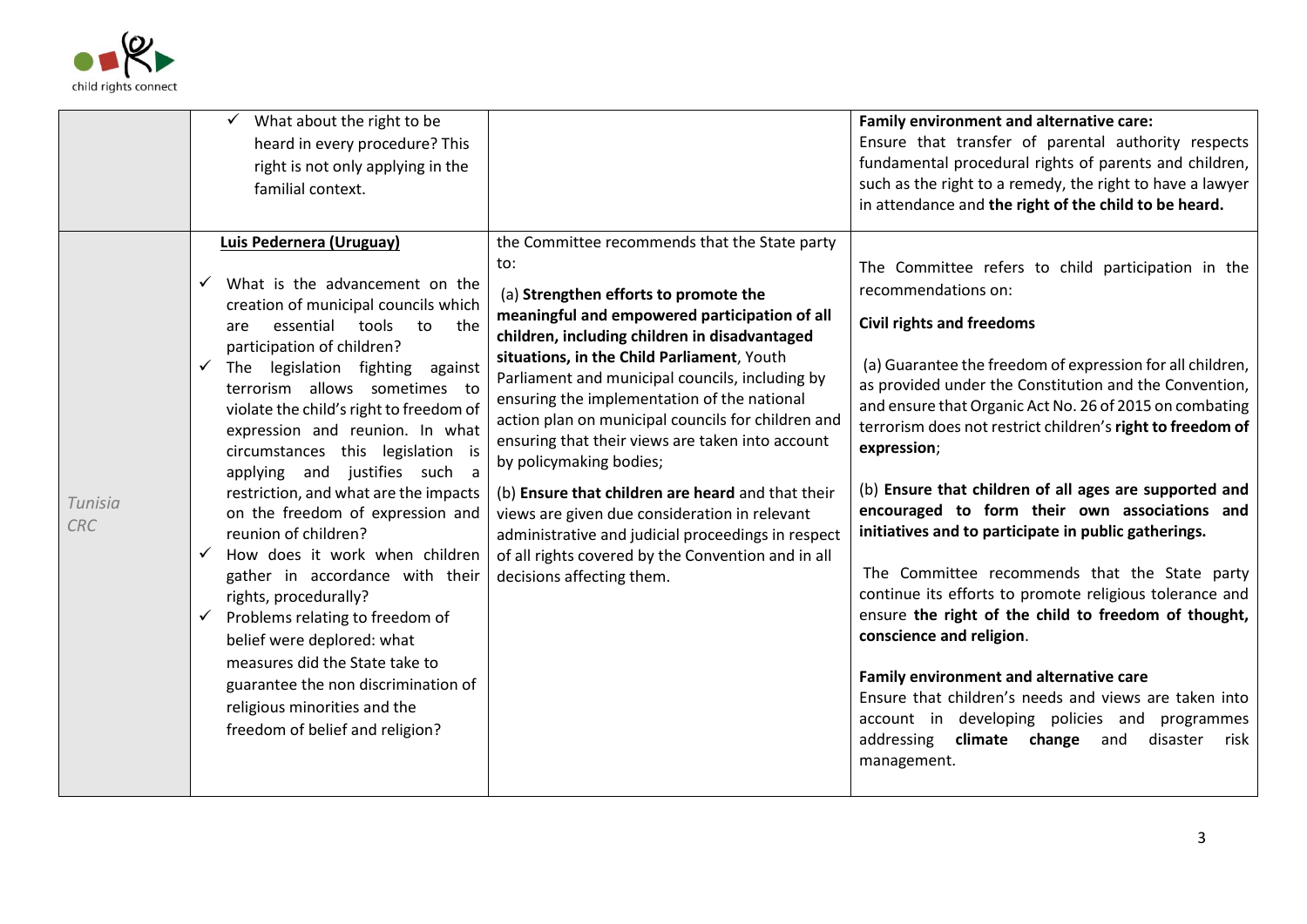

| <b>Suzanne Aho Assouma (Togo)</b>                                                                                                                                                                                                                                                                                                                |  |
|--------------------------------------------------------------------------------------------------------------------------------------------------------------------------------------------------------------------------------------------------------------------------------------------------------------------------------------------------|--|
| Regarding the Children's<br>✓<br>Parliament: how is the<br>children's selection working?<br>(gender, diversity), has the<br>Parliament a dedicated budget?                                                                                                                                                                                       |  |
| <b>Mikiko Otani (Japan)</b>                                                                                                                                                                                                                                                                                                                      |  |
| Child participation for children<br>with disabilities: the act on<br>disabilities is now revised. Do<br>children with disabilities have<br>been given the opportunity to<br>participate and provide<br>recommendations?<br>How can children participate to<br>develop policies on climate<br>change, and how this issue is<br>aborded in school? |  |

## **ANALYSIS**

The Committee continued to raise questions and issue recommendations on children's participation within the cluster General Principles under Respect for the views of the child (Art. 12), as well as integrating the principle into other clusters. The questions raised by the Committee experts regarding the Respect for the views of the child mainly included hearing children views within schools; family; administrative, judicial and custody matters; migration and asylum proceedings. The Committee asked about to the Child Parliament of both countries and the methods of selection and the budget allocated.

During the session of Tunisia, there was an increasing number of questions relating to children's right to freedom of expression, association and peaceful assembly as well as questions on the right to freedom of belief and religion. The Committee also made a recommendation on the participation of children regarding policy-making on climate change.